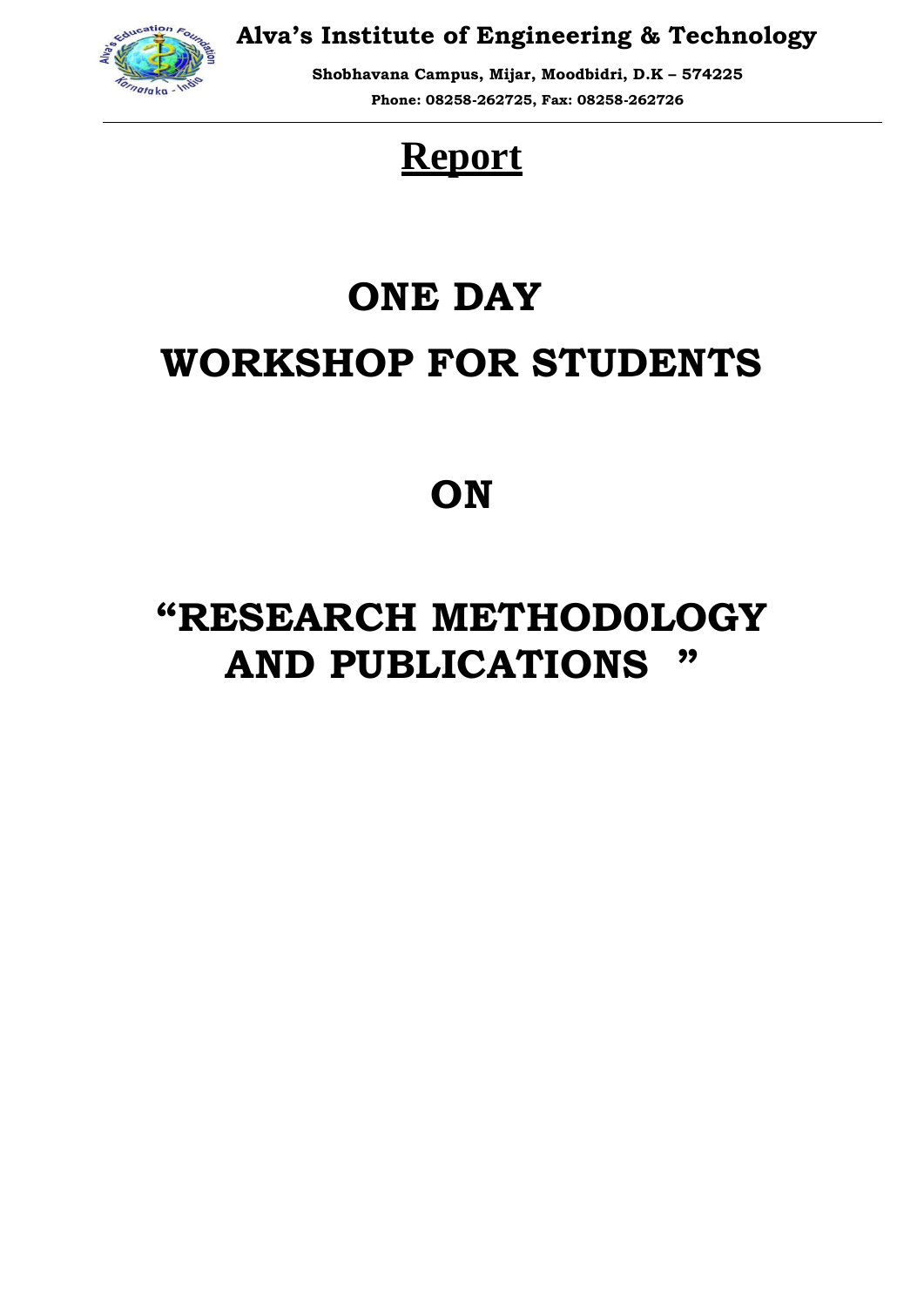

#### **Alva's Institute of Engineering & Technology**

**Shobhavana Campus, Mijar, Moodbidri, D.K – 574225**

**Phone: 08258-262725, Fax: 08258-262726**

#### **SCHEDULE**

| (22/08/2015)   |                                                                                      |                        |
|----------------|--------------------------------------------------------------------------------------|------------------------|
| <b>SESSION</b> | <b>TOPICS</b>                                                                        | <b>RESOURCE PERSON</b> |
|                | What is Research<br>Objective<br>Importance of research<br>Literature survey         | Prof. Praveen J        |
| っ              | How to write a Paper<br>How to publish paper in UGC jounal<br>Conclusion<br>Feedback | Prof. Praveen J        |